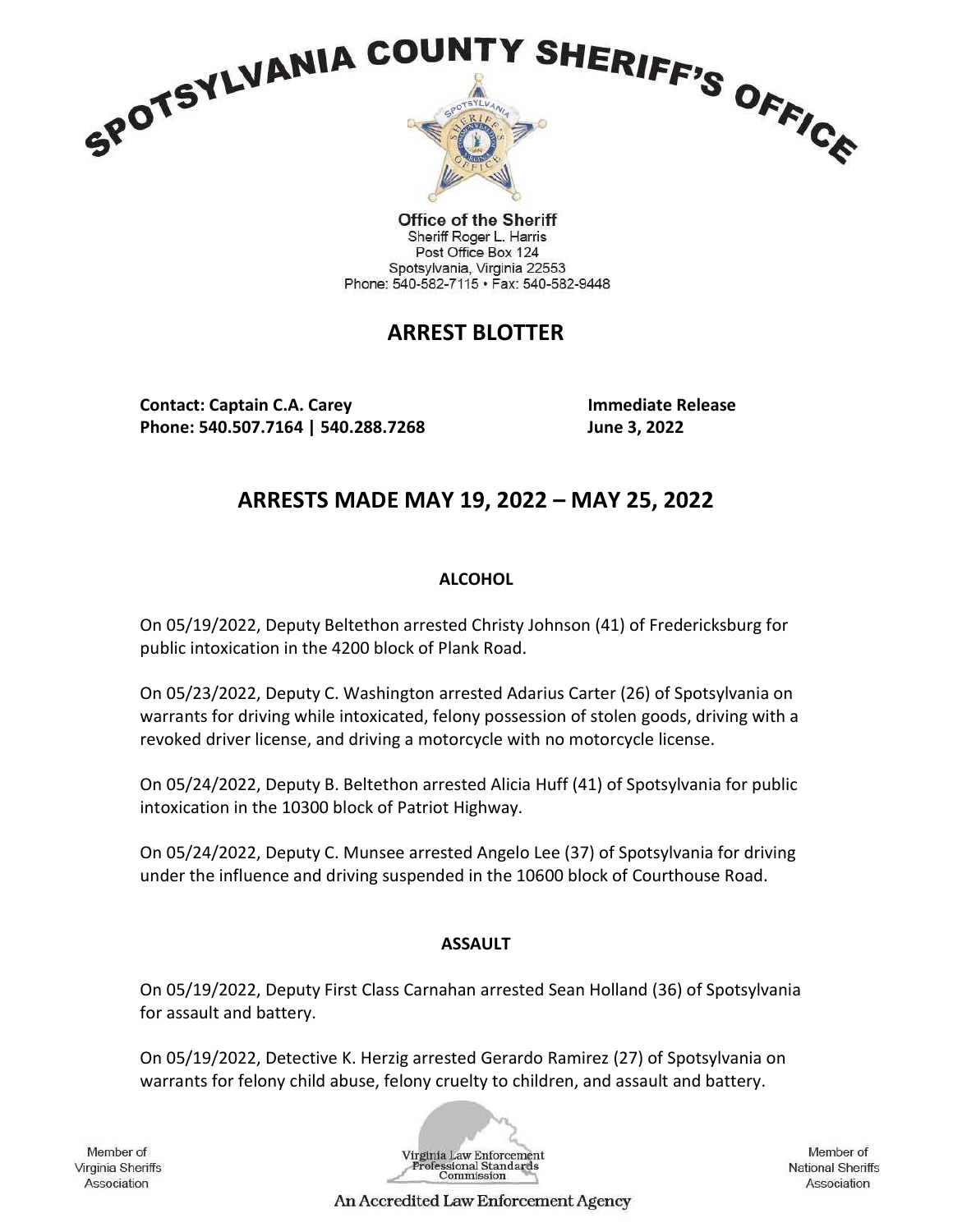On 05/22/2022, Sergeant Grasso and Deputy Moore arrested Kelly Shatto for attempted malicious wounding.

On 05/23/2022, Deputy E. Crisp arrested Kenneth Johnson (42) of Spotsylvania for assault and battery in the 10400 block of Patriot Highway.

On 05/25/2022, Deputy Howell arrested Jose Cruz (45) of Spotsylvania for assault and battery.

On 05/25/2022, Deputy Souza arrested Alex Moore (32) of Fredericksburg on an outstanding capias out of another jurisdiction for failure to appear (underlying charge of assault and battery).

### LARCENY

None.

### **NARCOTICS**

On 05/19/2022, Deputy Jackson arrested Terrance Price (36) for an outstanding capias out of another jurisdiction for felony possession of marijuana in a prison.

On 05/23/2022, Deputy J. Walker arrested Rachel Jennings (54) of Culpeper for driving under the influence of narcotics.

#### OTHER ARRESTS

On 05/19/2022, Senior Deputy E. Coffey arrested Shae Hickerson (37) of Spotsylvania on a capias for a probation violation.

On 05/19/2022, Deputy Jackson arrested Jamison Talley (36) of no fixed addressed for trespassing.

On 05/19/2022, Deputy J.B. Walker arrested Juan Spears (45) of Fredericksburg for an outstanding misdemeanor warrant for violation of a protective order.

On 05/19/2022, Deputy First Class Sullivan arrested Richard Mills (28) of Spotsylvania for failure to comply with court orders.